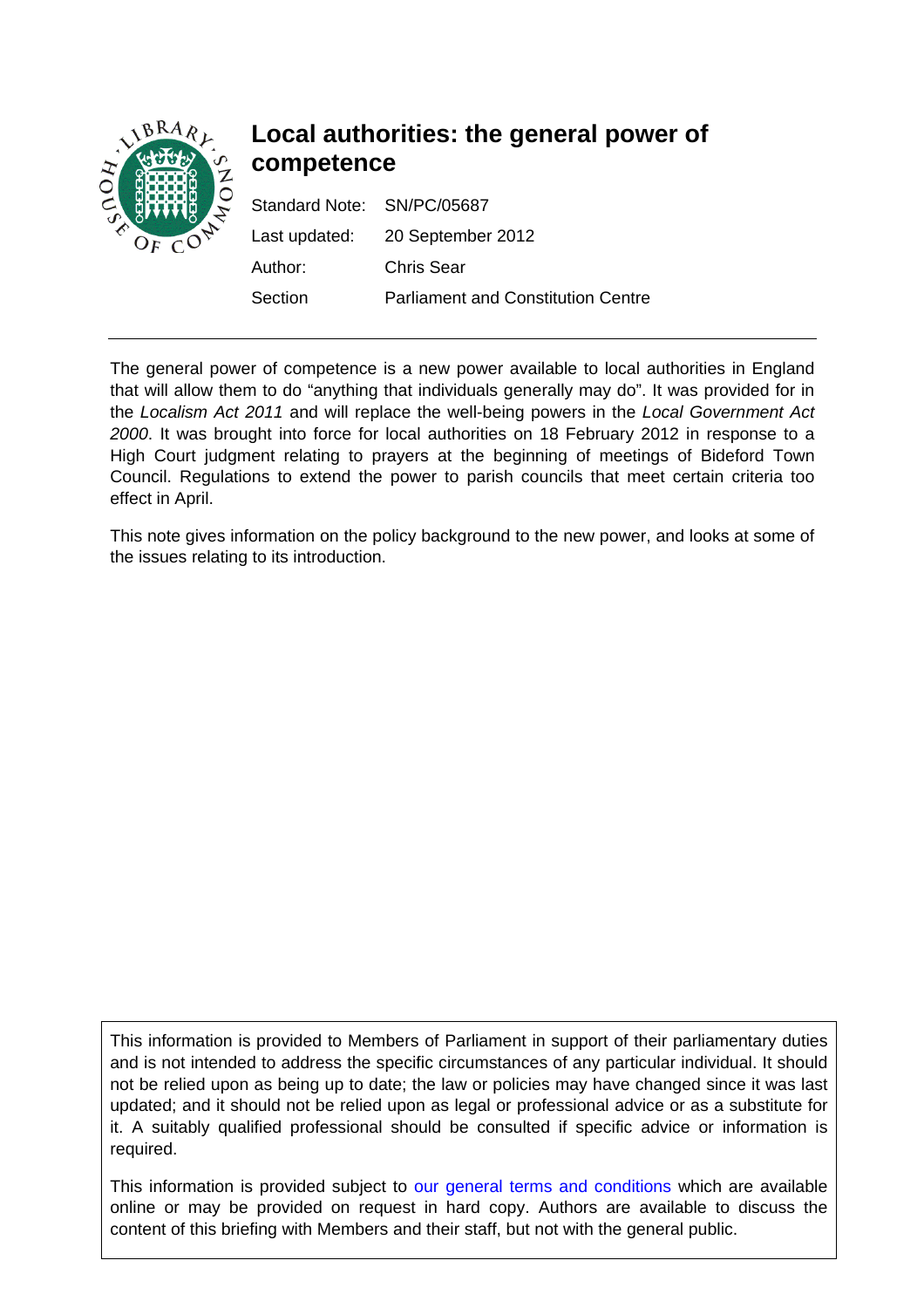## **Contents**

| 1            | <b>Background</b>                                 |                             | $\mathbf{3}$ |
|--------------|---------------------------------------------------|-----------------------------|--------------|
|              | 1.1                                               | Policy background           | 3            |
|              | 1.2                                               | Responses to the proposals  | 5            |
| $\mathbf{2}$ | The Localism Act 2011                             |                             | 6            |
| 3            | Use and impact of the general power of competence |                             | 8            |
|              | 3.1                                               | Prayers at council meetings | 8            |
|              | 3.2                                               | Eligible parish councils    | 9            |
|              | 3.3                                               | The extent of the power     | 10           |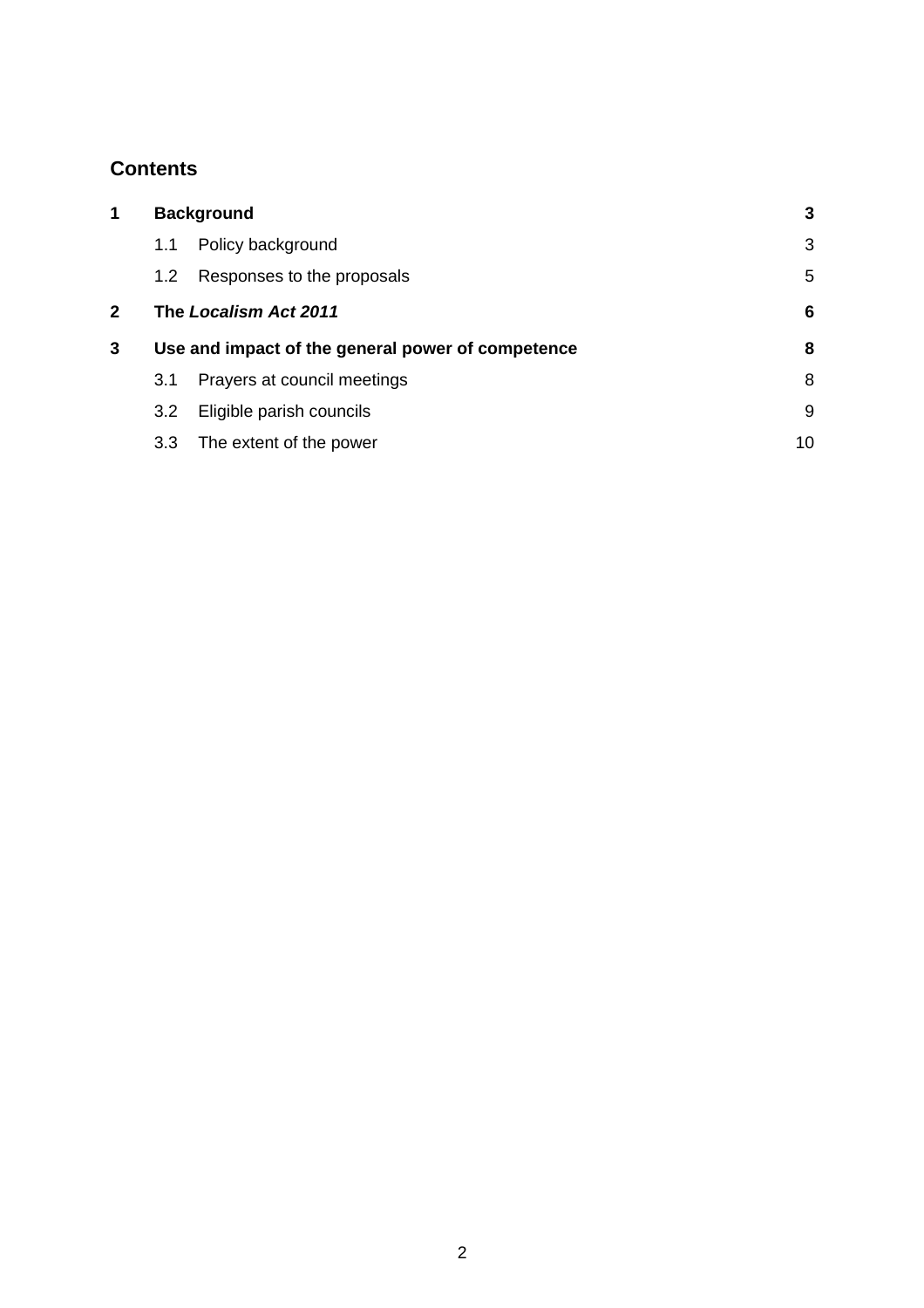## <span id="page-2-0"></span>**1 Background**

#### **1.1 Policy background**

Historically, the idea of introducing a general power of competence (GPC) for local authorities goes back a number of years and indeed formed part of the 1983 Labour Party election manifesto:

... we will expand the scope for local democracy. Instead of local councillors never being completely sure what is permitted and what is *ultra vires,* we shall give a power of general competence to all local authorities to carry out whatever activities are not expressly forbidden by statute.<sup>[1](#page-2-1)</sup>

The introduction of the power was a Conservative Party policy while in Opposition. Concerns had been expressed that the wellbeing powers enshrined in the Local Government Act 2000 were not being used effectively. A report for the Communities and Local Government Department said

"Use of the Well-Being Power remained limited over the life of the evaluation as local authorities had a tendency to use more specific powers to achieve their goals. Early uses of the Power tended to emphasise economic and environmental goals. Social uses emerged later. There was no evidence of local authorities balancing the economic, social and environmental impacts and outcomes of a decision to use of the Well-Being Power in line with sustainable development principles."<sup>[2](#page-2-2)</sup>

The report also noted that "lawyers played a critical role in encouraging or discouraging use" of the power,<sup>[3](#page-2-3)</sup> and the general concern shown by many local authorities on the use of the power was highlighted by the then-Minister, John Healey, who felt that local government was not making full use of powers that it had.<sup>[4](#page-2-4)</sup>

The publication of *Control shift: returning power to local communities[5](#page-2-5)* in February 2009 signalled the new policy as well as the Conservative party's commitment to the decentralisation of responsibility and power. David Cameron, in an article in the Guardian when *Control Shift* was published, commented that:

It is both patronising and absurd that councils can only act on a local issue if they have a specific mandate to do so. We're going to change that by trusting local authorities with a "general power of competence" that will free them to carry out any lawful activity on behalf of their community. That way, instead of endlessly looking up to Whitehall for permission, our councils will be looking to local people for direction.<sup>[6](#page-2-6)</sup>

#### *Control Shift* expanded on this commitment:

One of the things that most contributes to English local government being seen as little more than a creature of central government is the fact that local councils are able to act only where empowered to do so by legislation. Parliament passes laws which confer specific powers, and these powers constitute the limit of what local authorities

<span id="page-2-2"></span><span id="page-2-1"></span><sup>1</sup> <sup>1</sup> *The new hope for Britain*, Labour Party Manifesto, 1983,

*[Evaluation of the take-up and use of the well-being power](http://www.communities.gov.uk/publications/localgovernment/evaluationwellbeingpower)*; Research summary; Dept for Communities and Local Government, 2008, p1

<span id="page-2-3"></span> $3$  Ibid p2

<span id="page-2-4"></span><sup>4</sup> Communities and Local Government Committee - Sixth Report, *[The Balance of Power: Central and Local](http://www.parliament.the-stationery-office.co.uk/pa/cm200809/cmselect/cmcomloc/33/33i.pdf)*  **Government[,](http://www.parliament.the-stationery-office.co.uk/pa/cm200809/cmselect/cmcomloc/33/33i.pdf) HC 33, 2008-09** 

<span id="page-2-5"></span><sup>&</sup>lt;sup>5</sup> [Conservative Party](http://www.conservatives.com/%7E/media/Files/Downloadable%20Files/Returning%20Power%20Local%20Communities.ashx?dl=true), February 2009,<br><sup>6</sup> David Cameran "A radical pawer sh

<span id="page-2-6"></span>David Cameron, "A radical power shift", *Guardian*, 17 February 2009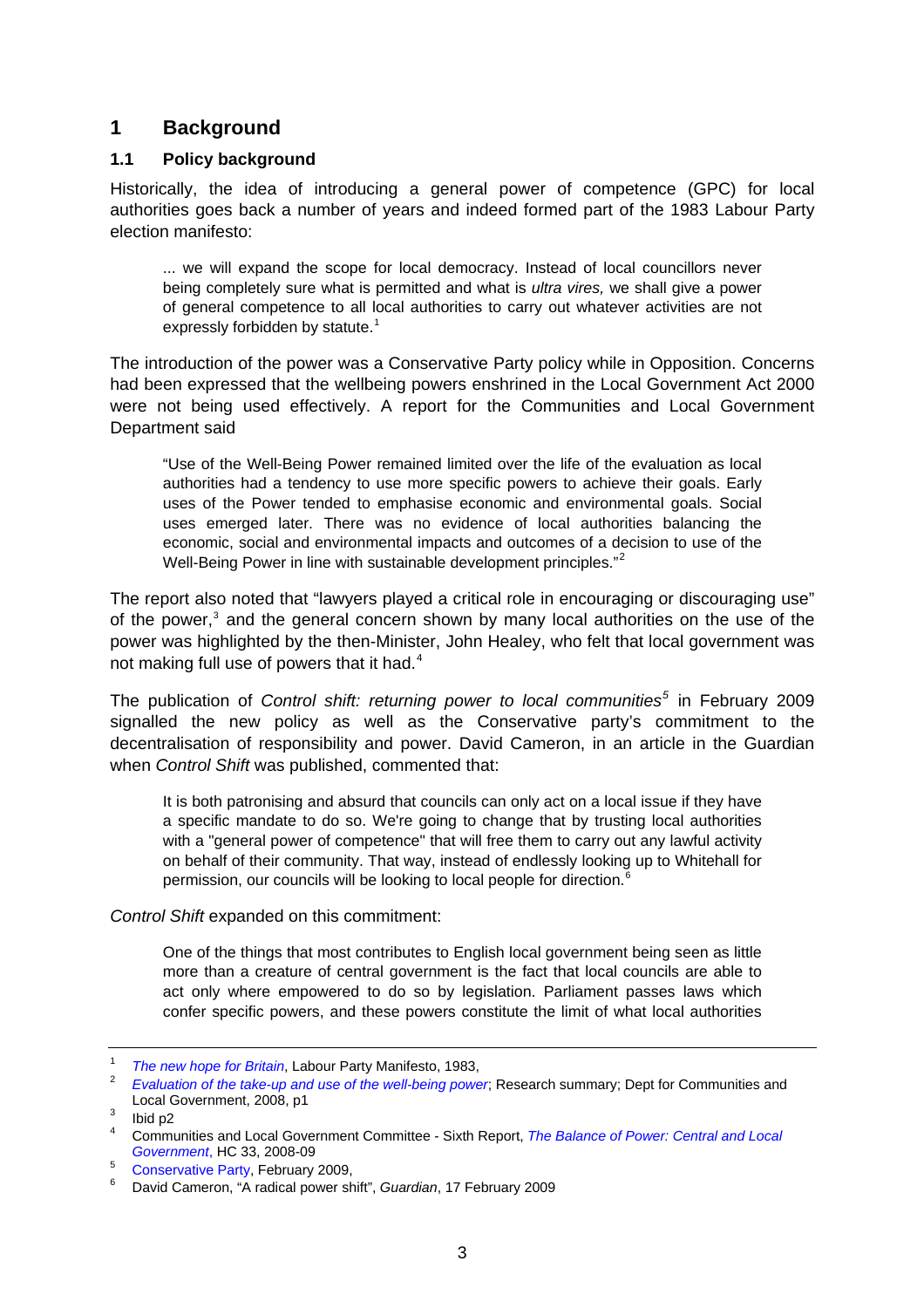can do. Any action that local councils take without specific statutory backing can be struck down by the courts on the grounds that it is 'beyond their powers' ('ultra vires'). The result is that, even if a local council  $-$  in response to local people  $-$  wants to take action to address a specific local problem, it may not be able to do so, simply because it has no specific statutory power to take the action in question. The Local Government Act 2000 tries to address this problem by giving local authorities a power to do anything which they consider likely to promote or improve the economic, social or environmental well-being of any part of their area. In defence of this approach, the current Government argue that the breadth of this well-being power "is such that councils can regard it as a 'power of first resort'".

However the scope of action permitted to councils under this power is not clear, and cautious legal departments in many local authorities are wary of using the power for fear of costly and time-consuming legal challenge. As a result the Government's own research shows that only a small number of authorities have used the power of wellbeing as a power of first resort; many local authorities have not used it at all. We will therefore introduce a new general power of competence which gives local authorities an explicit freedom to act in the best interests of their voters, unhindered by the absence of specific legislation supporting their actions. No action – except raising taxes, which requires specific parliamentary approval – will any longer be 'beyond the powers' of local government in England, unless the local authority is prevented from taking that action by the common law, specific legislation or statutory guidance.

**We will give the general power of competence real meaning by allowing councils specifically to:** 

- **carry out any lawful activity;**
- **undertake any lawful works;**
- **operate any lawful business ; and**
- **enter into any lawful transaction.**

**In addition, we will ensure that all these actions can be taken at the lowest possible level (i.e. by the councils nearest to the citizens) by including town and parish councils within the categories of local authority that are given the new power.** 

...

The implications of this new statutory presumption are (intentionally) vast. It will usher in a new attitude amongst both councillors and their voters. If something in your neighbourhood, town or village needs to be changed, the natural first port of call will no longer be central government and its bureaucrats but your own local authorities. The fact (and hence, increasingly, the perception) will be that they have the power to change things, to provide services that are missing, to correct market or public service failures – in short, to provide whatever it may be that local people want or lack and are prepared to pay for. We anticipate that this change will be reflected in the way the media operate, with reporters and commentators increasingly holding local governments, not Whitehall, responsible for the conduct and direction of local affairs.<sup>[7](#page-3-0)</sup>

The Coalition Government announced in its programme for Government that "We will give councils a general power of competence";<sup>[8](#page-3-1)</sup> this commitment has been enacted in the *Localism Act 2011*.

<span id="page-3-0"></span><sup>7</sup> Ibid

<span id="page-3-1"></span><sup>8</sup> *[The Coalition: our programme for Government](http://www.cabinetoffice.gov.uk/media/409088/pfg_coalition.pdf)*, HM Government, May 2010, p.12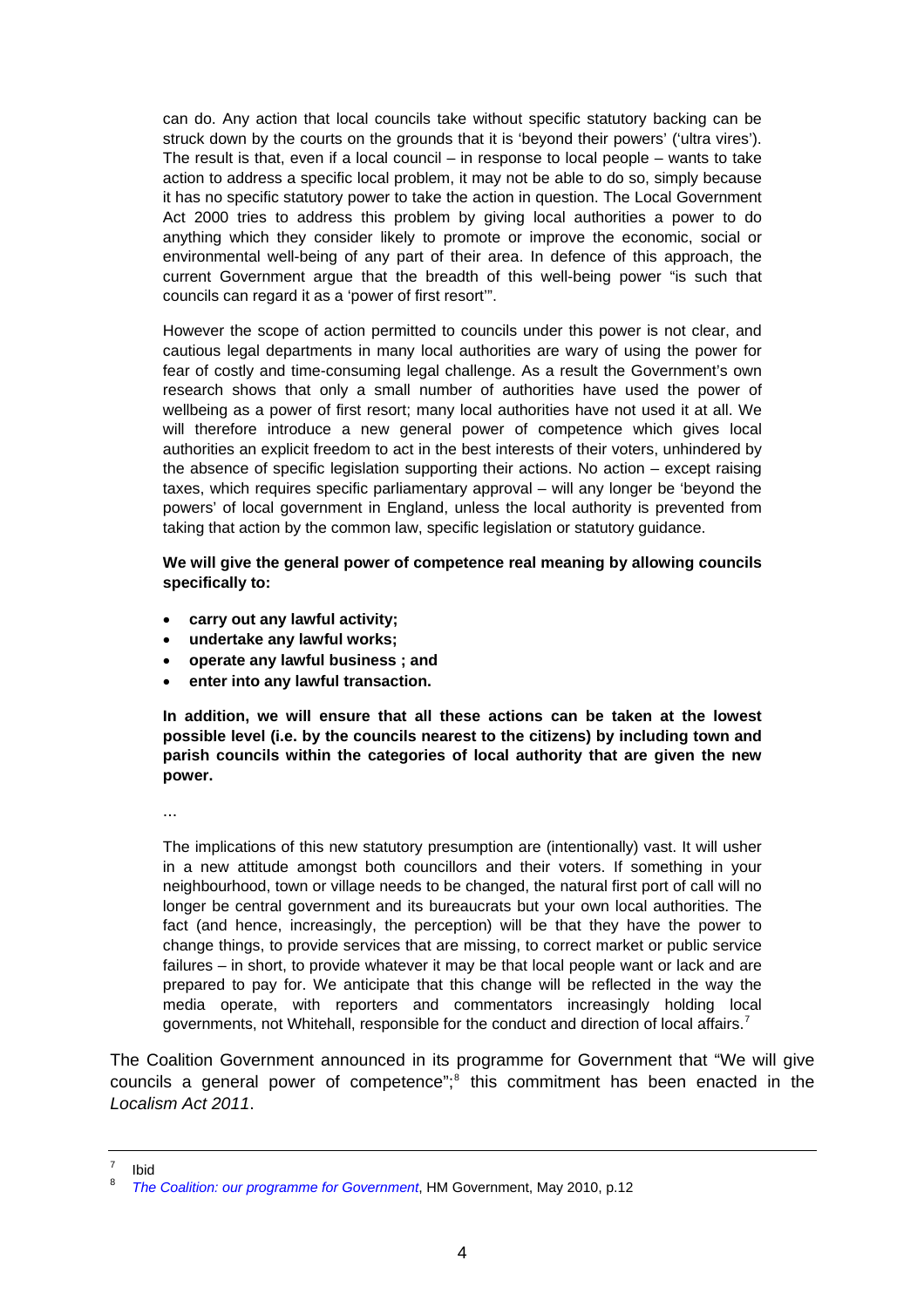#### <span id="page-4-0"></span>**1.2 Responses to the proposals**

The Local Government Association showed its support for the measure when it published a draft [Local Government \(Power of General Competence\) Bill](https://member.lgiu.org.uk/briefings/2010/Documents/LGA%20PGC%20Bill%20final%20050310%20with%20introduction.pdf) in March 2010.<sup>[9](#page-4-1)</sup> The draft Bill sought to advance understanding of how a power of general competence would best be expressed in law, and whether such a power can be established in law in a way which could over-ride other legislation which conflicts with it, and ensure greater flexibility and certainty.<sup>[10](#page-4-2)</sup> The introduction to the draft Bill noted that:

Support for a power of general competence for local government has been a longstanding policy of the Liberal Democrats. It was a Labour government which introduced the well being power, taking steps to provide a clear, general power within the *Local Government Act 2000*. The Conservative Party's recent *Control Shift* policy paper advocates a general power of competence for local government.<sup>[11](#page-4-3)</sup>

More recently, the LGA and the Political and Constitutional Reform Committee have jointly published *[Independence from the centre: does local government's freedom lie in a new](http://www.local.gov.uk/c/document_library/get_file?uuid=af65cd91-f97c-4511-a4cc-461e6a592a30&groupId=10161)  [constitutional settlement?](http://www.local.gov.uk/c/document_library/get_file?uuid=af65cd91-f97c-4511-a4cc-461e6a592a30&groupId=10161)* which gathers together a number of views about local government and draws up an Illustrative draft code for central and local government draft code, which includes:

3. Councils are autonomous, democratically elected bodies which independently decide upon, administer and regulate the public affairs of and deal with all matters of concern within their boundaries which are not dealt with or attended to by other governmental bodies.

4. Councils operate within a framework of an irrevocable general power of competence with a full legal personality. Powers rest with councils, acting in accordance with the national legal framework, to pass local legislation on matters affecting the affairs and interests of their area. $12$ 

The proposal was supported by the Communities and Local Government Committee, which recommended the introduction of such a power but only if local authorities could show that they were unable to use the available well-being powers effectively. The Committee noted that the introduction of such a power was welcomed by a number of local authorities, including Warwickshire and Birmingham. The Committee added:

We urge more councils to test the strength of the assertion by the Secretary of State that "the power of well being is virtually a power of general competence" and her commitment to "look very closely at the power that exists, how much it is being used, what it is stopping people from doing, and if it is stopping people from doing things which would be beneficial and are proper things for them to do then obviously I want to examine whether any changes would be necessary." **We have considerable sympathy with the case for local government to be given a power of general competence, to provide greater recognition of the local leadership role that central government is asking it to play, and which we support. If local government is able to accumulate evidence that the well-being powers are falling short of a power of general competence to the extent that they are impeding its** 

<span id="page-4-2"></span><span id="page-4-1"></span><sup>9</sup> <sup>9</sup> Local Government Association, *Draft Local Government (Power of General Competence) Bill*, 2010<br><sup>10</sup> Ibid p.4

<span id="page-4-3"></span> $11$  Ibid p.5

<span id="page-4-4"></span><sup>12</sup> LGA/ Political and Constitutional Reform Committee, *[Independence from the centre: does local government's](http://www.local.gov.uk/c/document_library/get_file?uuid=af65cd91-f97c-4511-a4cc-461e6a592a30&groupId=10161)  [freedom lie in a new constitutional settlement?](http://www.local.gov.uk/c/document_library/get_file?uuid=af65cd91-f97c-4511-a4cc-461e6a592a30&groupId=10161)*,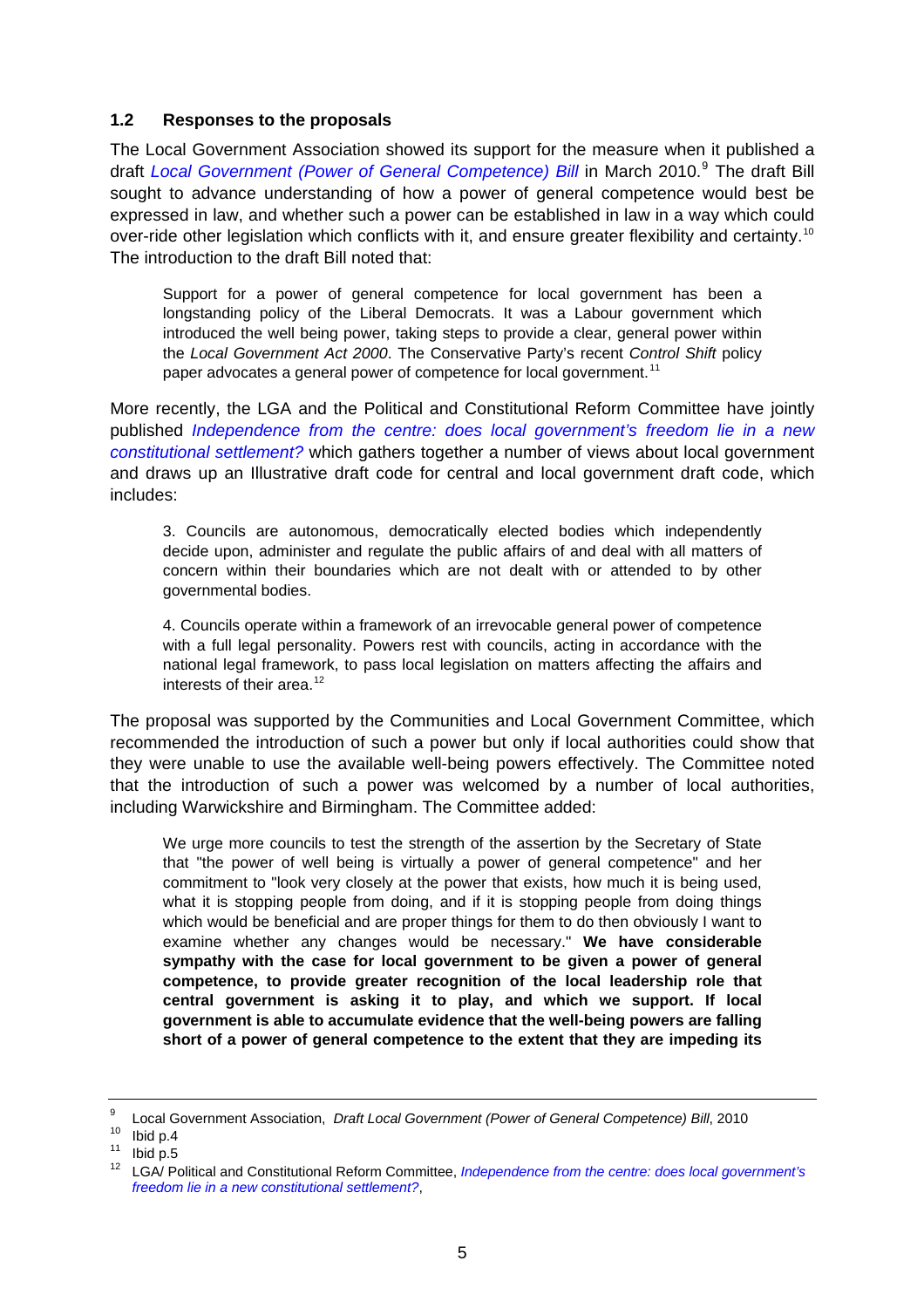#### <span id="page-5-0"></span>**local leadership role, then we recommend that the Government should introduce a power of general competence for local government.[13](#page-5-1)**

Tony Wilson and Chris Game, in *Local government in the United Kingdom*, have commented that giving the GPC to local authorities introduces into the UK a power that is available to local authorities in many other European countries:

Many countries do have something legitimately describable as local self-government, especially those formed historically by the coming together of several small communities, for mutual help and support – for example, Switzerland, the Netherlands, Italy and the Scandinavian countries. Local councils of municipalities in such countries have, on average much smaller populations than do UKL local authorities. Yet they have something British councils historically have not had: a power of general competence.[14](#page-5-2)

## **2 The** *Localism Act 2011*

The *Localism Bill 2010-12* was introduced on 13 December 2010 and was enacted on 15 November 2011. Further information on the GPC provisions in the Bill is available in the following Library papers:

- Research paper 11/02, *[Local government and community empowerment](http://www.parliament.uk/briefing-papers/RP11-02)*, 11 January 2012
- Research paper 11/32, *[Localism Bill: Committee stage report](http://www.parliament.uk/briefing-papers/RP11-32)*, 12 April 2011
- Standard note SN/PC/6006, *[The Localism Act: update on Local government and](http://www.parliament.uk/briefing-papers/SN06006)  [community empowerment measures](http://www.parliament.uk/briefing-papers/SN06006)*, 24 November 2011

The GPC provisions in the Bill were generally supported on all sides of the House. Section 1 of the Act provides for a GPC for local authorities in England, giving them the power to act in the same way as an individual can., and allowing for innovative thinking when doing so. The power extends to county councils in England, district councils, London borough councils, the Common Council of the City of London, the Council of the Isles of Scilly and eligible' parish councils; the eligibility of parish councils can be determined by the Secretary of State in a draft order to be approved by both Houses of parliament.

In doing so, Schedule 1 repeals the well-being powers in the Local Government Act 2000 as far as they relate to England. The power for local authorities equates to those of an 'individual with full capacity', and the only limits or restrictions placed on the power are statutory. The Act also allows authorities to charge for, and trade in, services offered under the general power, in line with the powers already available to them under sections 93 and 95 of the *Local Government Act 2003*. However, authorities cannot trade in services that they already have a statutory requirement to provide, but may charge enough to recover costs for discretionary services.

Section 5 gives a wider power to the Secretary of State to remove or change any statutory provisions that prevent or restrict the use of the general power, and to remove similar provisions that overlap with the general power. The clause also allows the Secretary of State to restrict what local authorities can do under the general power, or to provide conditions

<span id="page-5-1"></span><sup>13</sup> Communities and Local Government Committee - Sixth Report, *[The Balance of Power: Central and Local](http://www.parliament.the-stationery-office.co.uk/pa/cm200809/cmselect/cmcomloc/33/33i.pdf)* 

<span id="page-5-2"></span><sup>&</sup>lt;sup>14</sup> Palgrave macmillan[,](http://www.parliament.the-stationery-office.co.uk/pa/cm200809/cmselect/cmcomloc/33/33i.pdf) 2011, pp31-2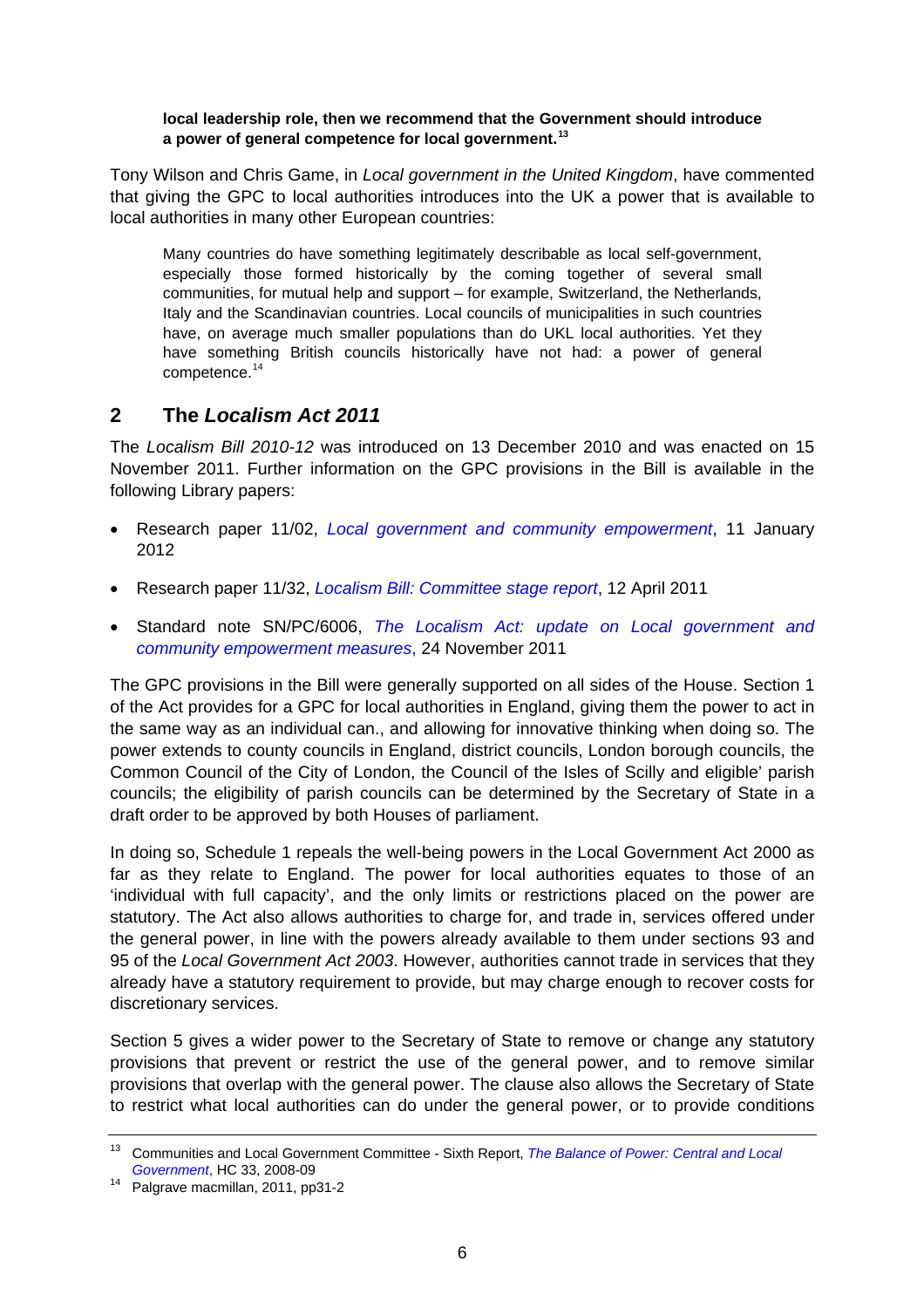under which the power can be used. These powers can only be used following consultation (unless the power is used to amend a previous order under this clause) and any orders made under the this clause will be subject to legislative reform order procedure, which allows parliament to decide whether the procedure for the order should be negative, affirmative or super-affirmative.

Section 8 gives the Secretary of State the power to extend the provision to eligible parish councils. Sections 9 and 10 relate to fire and rescue authorities, and insert new sections into the Fire and Rescue Services Act 2004. Section 9 provides a broad power a GPC to fire and rescue authorities when in pursuance of their statutory duties, and section 10 allows fire and rescue authorities to charge for services, but with a number of restrictions: for example, the authority must consult before deciding on any such charges; the charges must not exceed the cost to the authority of the action they are taking; and charges cannot be imposed for extinguishing fires except at sea.<sup>[15](#page-6-0)</sup>

The *[Plain English Guide to the Localism Act](http://www.communities.gov.uk/publications/localgovernment/localismplainenglishupdate)* describes the power as follows:

Local authorities' powers and responsibilities are defined by legislation. In simple terms, they can only do what the law says they can. Sometimes councils are wary of doing something new - even if they think it might be a good idea - because they are not sure whether they are allowed to in law, and are concerned about the possibility of being challenged in the courts.

The Government has turned this assumption upside down. Instead of being able to act only where the law says they can, local authorities will be freed to do anything provided they do not break other laws.

The Localism Act includes a 'general power of competence'. It gives local authorities the legal capacity to do anything that an individual can do that is not specifically prohibited; they will not, for example, be able to impose new taxes, as an individual has no power to tax.

The new, general power gives councils more freedom to work together with others in new ways to drive down costs. It gives them increased confidence to do creative, innovative things to meet local people's needs. Councils have asked for this power because it will help them get on with the job. The general power of competence does not remove any duties from local authorities - just like individuals they will continue to need to comply with duties placed on them. The Act does, however, give the Secretary of State the power to remove unnecessary restrictions and limitations where there is a good case to do so, subject to safeguards designed to protect vital services.

Similar powers have been given to Fire and Rescue Authorities, Integrated Transport Authorities, Passenger Transport Executives, Combined Authorities and Economic Prosperity Boards.<sup>[16](#page-6-1)</sup>

The DCLG brought the GPC into force with effect from 18 February 2012 by means of the *[Localism Act 2011 \(Commencement No.3\) Order 2012](http://www.legislation.gov.uk/uksi/2012/411/contents/made)*. [17](#page-6-2) The order for parish councils was laid before Parliament on 8 February and will come into force when it has been approved by both Houses (see below). Consequential amendments, including the repeal of wellbeing powers, are subject to draft legislation which also requires the approval of both Houses of parliament, in the form of the *[Localism Act 2011 \(Consequential Amendments\) Order 2012](http://www.legislation.gov.uk/ukdsi/2012/9780111519912)*.

<span id="page-6-1"></span><span id="page-6-0"></span><sup>&</sup>lt;sup>15</sup> Further information is available in the [Explanatory notes](http://www.legislation.gov.uk/ukpga/2011/20/notes/contents) to the Act <sup>16</sup> *A plain English guide to the Localism Act*, DCLG, 2011 <sup>17</sup> SI 2012/411

<span id="page-6-2"></span>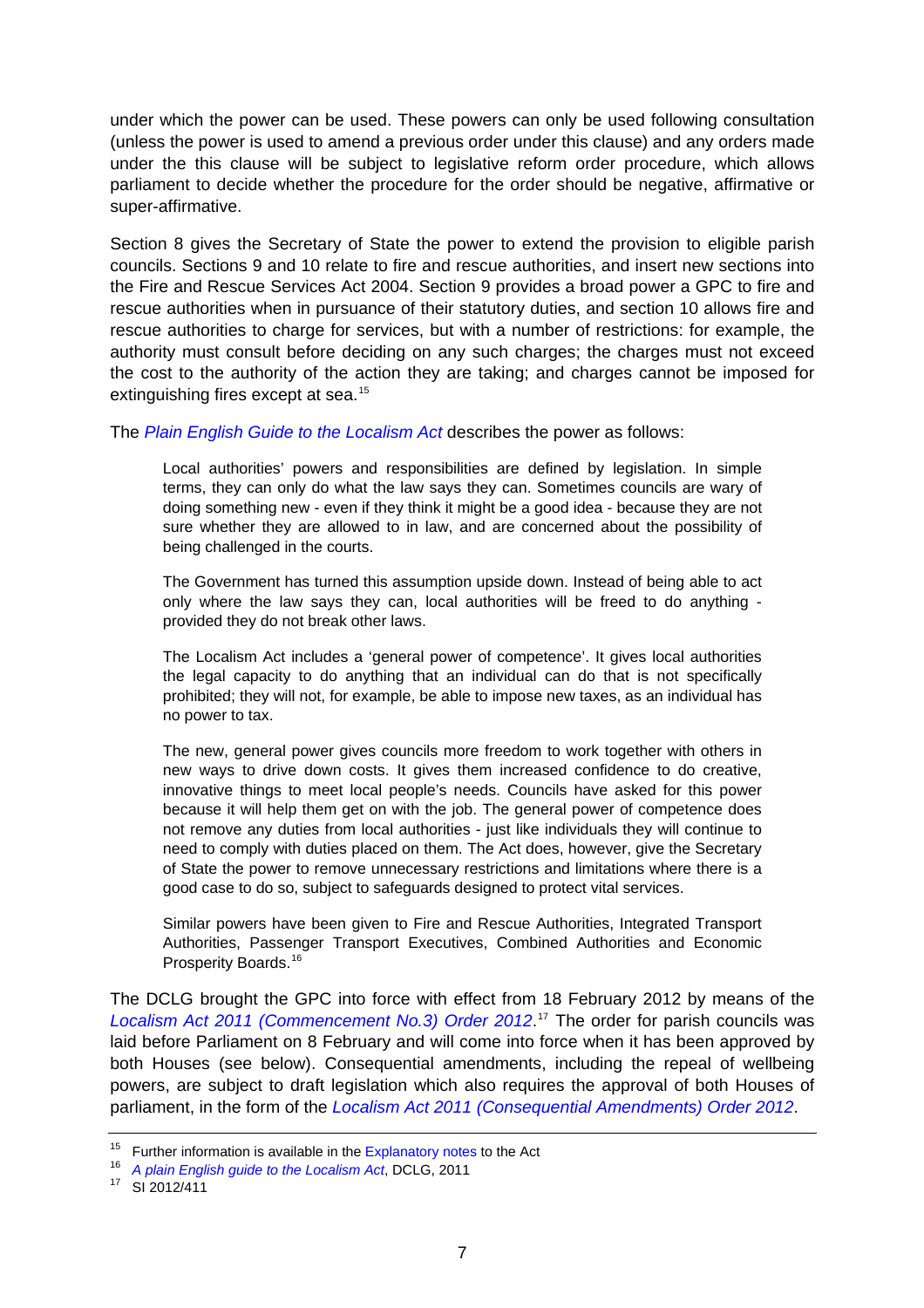<span id="page-7-0"></span>The order does not apply to local authorities in Wales.

## **3 Use and impact of the general power of competence**

### **3.1 Prayers at council meetings**

On 10 February 2012 the High Court ruled that Bideford Town Council were acting unlawfully by allowing prayers to be said at the beginning of formal council meetings. The judge ruled that "the saying of prayers as part of the formal meeting of a Council is not lawful under s111 of the Local Government Act 1972, and there is no statutory power permitting the practice to continue."[18](#page-7-1)

The ruling generated controversy. Eric Pickles said:

"This ruling is surprising and disappointing.

"While welcoming and respecting fellow British citizens who belong to other faiths, we are a Christian country, with an established Church in England, governed by the Queen.

"Christianity plays an important part in the culture, heritage and fabric of our nation. Public authorities - be it Parliament or a parish council - should have the right to say prayers before meetings if they wish.

"The right to worship is a fundamental and hard-fought British liberty.

"The Localism Act now gives councils a general power of competence - which allows them to undertake any general action that an individual could do unless it is specifically prohibited by law. Logically, this includes prayers before meetings."[19](#page-7-2)

Sir Merrick Cockell, Chairman of the Local Government Association, said "It is the LGA's view that this ruling will be overridden by the GPC as soon as the legislation comes into force and that it remains the decision of local authorities if they wish to hold prayers during formal meetings."<sup>[20](#page-7-3)</sup>

As a result of the controversy surrounding the issue, the DCLG brought the GPC into force with effect from 18 February 2012 by means of the *[Localism Act 2011 \(Commencement](http://www.legislation.gov.uk/uksi/2012/411/contents/made)  [No.3\) Order 2012](http://www.legislation.gov.uk/uksi/2012/411/contents/made)*. DCLG had originally intended to bring the GPC into effect in April 2012. On signing the commencement order, Mr Pickles said:

The High Court judgement has far wider significance than just the municipal agenda of Bideford Town Council. For too long, faith has been marginalised in public life, undermining the very foundations of the British nation.

As a matter of urgency I have personally signed a Parliamentary order to bring into force an important part of the new Localism Act - the general power of competence that gives councils the vital legal standing that should allow them to continue to hold formal prayers at meetings where they wish to do so.

This should effectively overtake the ruling and it also shows that greater localism can give local councils the strength and freedom to act in their best interests.

<span id="page-7-1"></span><sup>&</sup>lt;sup>18</sup> The full judgment is available at <http://www.secularism.org.uk/uploads/bideford-judgment-final.pdf>. See<br>http://www.bbc.co.uk/news/uk-england-devon-16980025 for background to the story.

DCLG news release, Eric Pickles responds to high court judgement on council prayers, 10 February 2012

<span id="page-7-3"></span><span id="page-7-2"></span><sup>20</sup> LGA Media Release, *[LGA statement on prayers at council meetings](http://www.local.gov.uk/web/guest/media-releases/-/journal_content/56/10161/3470428/NEWS-TEMPLATE)*, 10 February 2012.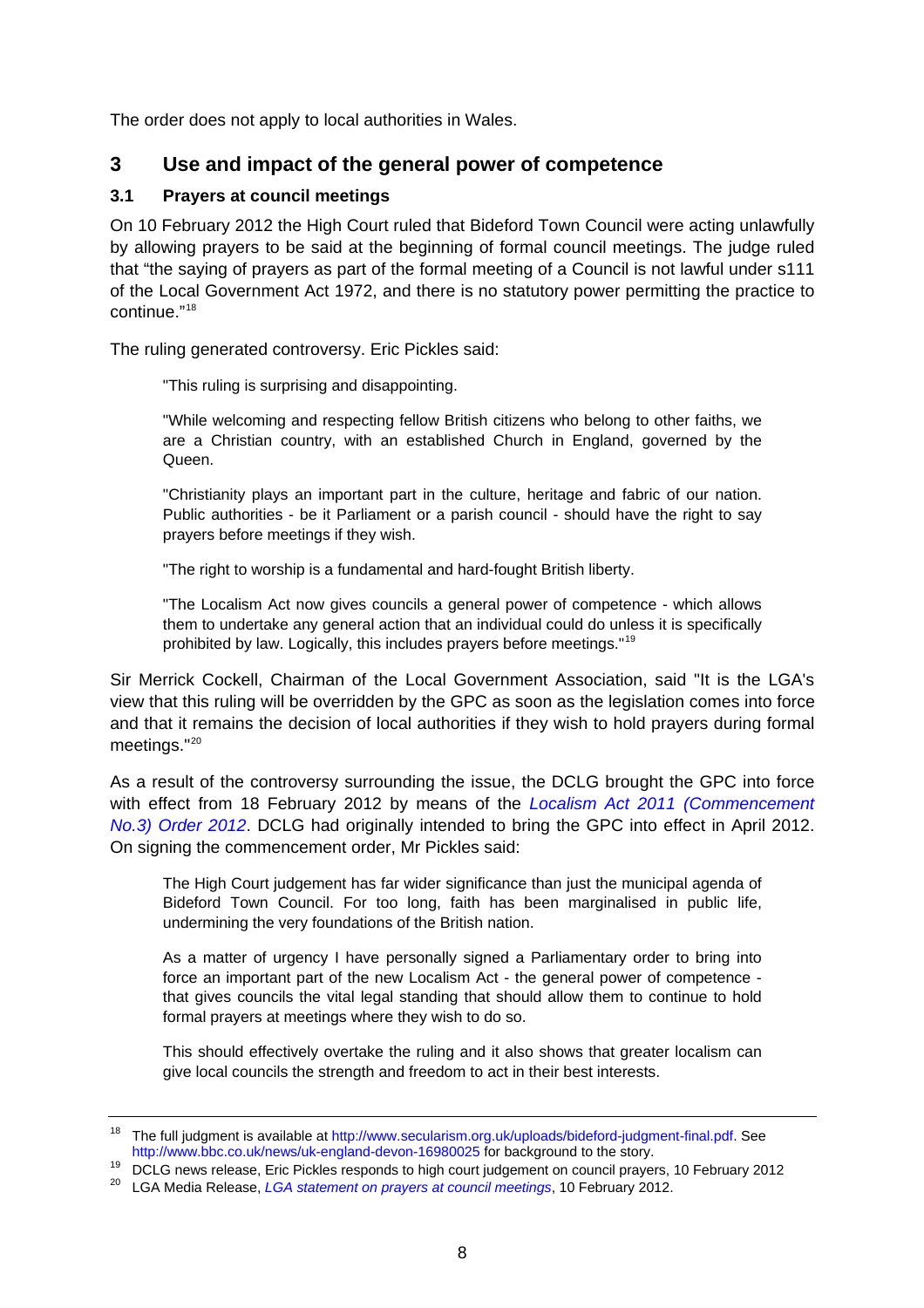<span id="page-8-0"></span>We will stand for freedom to worship, for Parliamentary sovereignty, and for long-standing British liberties.<sup>[21](#page-8-1)</sup>

The National Secular Society, which brought the original court case, said it was consulting its lawyers as to whether the power would apply. A news release said:

Keith Porteous Wood, Executive Director of the National Secular Society, commented:

"A number of senior lawyers have expressed doubt whether the Localism Act will, as Mr Pickles hopes, make prayers lawful, and the Act was clearly not passed with that express intention. His powers to pass legislation are not, as he implies, untrammelled. Council prayers increasingly look set to become a battle between the Government and the courts at ever higher levels. $^{22}$  $^{22}$  $^{22}$ 

It is worth noting however that the GPC does not initially extend to parish councils – see next section.

#### **3.2 Eligible parish councils**

The GPC was extended to eligible parish councils by the *[Parish Councils \(General Power of](http://www.legislation.gov.uk/uksi/2012/965/contents/made)  [Competence\) \(Prescribed Conditions\) Order 2012](http://www.legislation.gov.uk/uksi/2012/965/contents/made)*. The DCLG in a letter to parish councils said:

7. Once the power is in place, eligible parish councils will be able to include prayers as part of their formal business.

8. In the meantime, there was nothing in the High Court judgment that suggests that prayers or a time for reflection cannot be held before the formal start of a meeting of any parish council. Indeed, parish councils may even want to consider holding informal prayers at the time when the meeting would have normally started, and simply move back the formal commencement of the meeting by five minutes.

9. Ministers are currently considering what further steps may be taken to allow those parish councils, who chose not to qualify for the general power competence, to hold prayers during their formal meeting.<sup>[23](#page-8-3)</sup>

The order applies the GPC to parish councils as follows:

Under paragraph 1 of the Schedule to the order, the council must resolve that it meets the criteria specified in paragraph 2 of the Schedule, as follows:

(1) At the time a resolution under paragraph 1 is passed —

(a) the number of members of the council that have been declared to be elected, whether at ordinary elections or at a by-election, is equal to or greater than twothirds of the total number of members of the council;

(b) the clerk to the parish council holds—

(i) the Certificate in Local Council Administration;

<span id="page-8-1"></span><sup>21</sup> DCLG news release, *[Eric Pickles gives councils back the freedom to pray](http://www.communities.gov.uk/news/localgovernment/2091527)*, 17 February 2012. A series of letters has also been sent to relevant bodies; see<br>http://www.communities.gov.uk/publications/localgovernment/prayeradvice.

<span id="page-8-2"></span>http://www.communities.gov.uk/publications/local/prayers: doubts over Eric Pickles' "general power of <sup>22</sup> National Secular Society News release, *Council prayers: doubts over Eric Pickles' "general power of competence"*, 18 February 2012 23 DCLG, *[Freedom to pray: advice to town councils](http://www.communities.gov.uk/documents/localgovernment/pdf/2092285.pdf)*, February 2012

<span id="page-8-3"></span>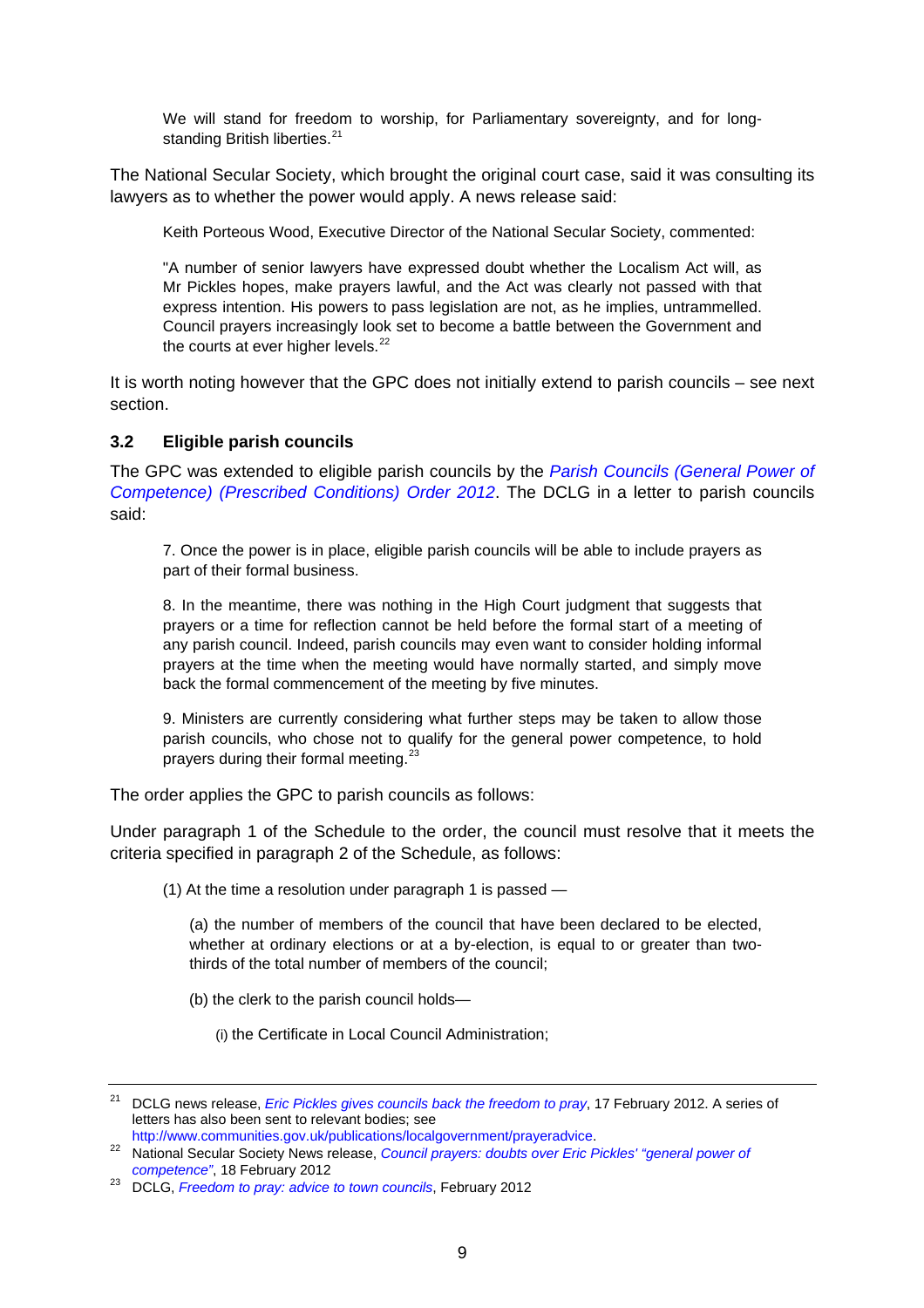<span id="page-9-0"></span>(ii) the Certificate of Higher Education in Local Policy;

(iii) the Certificate of Higher Education in Local Council Administration; or

(iv) the first level of the foundation degree in Community Engagement and Governance awarded by the University of Gloucestershire or its successor qualifications; and

(c) the clerk to the parish council has completed the relevant training, unless such training was required for the purpose of obtaining a qualification of a description mentioned in paragraph (b).

(2) For the purposes of this paragraph "relevant training" means training—

(a) in the exercise of the general power;

(b) provided in accordance with the national training strategy for parish councils adopted by the National Association of Local Councils, as revised from time to time. $24$ 

#### **3.3 The extent of the power**

The impact assessment on the GPC, published with the Bill, gives several indications of the direction the power might take:

Our proposals will not provide local authorities with any new power to raise tax or precepts, or to borrow. Neither will the proposals enable councils to set charges for mandatory services, impose fines or create offences or byelaws affecting the rights of others, over and above existing powers to do so. But it will be designed to allow councils to undertake innovative activity to drive efficiency and therefore will result in them – potentially – undertaking activity that presents some risk to the tax payer.

However, local authorities would continue to be obliged to follow the law of the land. As an example; our proposals will not enable local councillors to wage thermonuclear war due to existing preventative legislation including: the Nuclear Materials (Offences) Act 1983, the Nuclear Safeguards Act 2000 and the Environmental Permitting (England and Wales) Regulations 2010.

Finally, local authorities will also still need to abide by all relevant regulatory regimes – such as, for example, those governed by the Financial Services Authority if they were seeking to engage in financial services - as well as the specific rules applied to local government in relation to audit and related financial regimes mentioned above and, where trading is involved, company law. As stated above therefore, we believe that no separate competition or small business assessment is necessary.<sup>[25](#page-9-2)</sup>

An article in the *Local Government Lawyer* commenting on the issue said:

But it can be seen above that the judge's reasoning is really about the use of powers – the judgment says that powers should not be used "even to mark out" those who do not have certain beliefs. There will be limits on the general competence power – this case is a good example of the debates yet to come about the extent of those limits. Just because you have the power to do something (in a formal sense) that does not mean you have a right to do it. It may be that replacing narrow statutory powers with

<span id="page-9-1"></span><sup>&</sup>lt;sup>24</sup> http://www.legislation.gov.uk/ukdsi/2012/9780111519868/schedule. The national training strategy is published by NTS, a partnership of stakeholders led by the National Association of Parish Councils, and may be obtained from the association website at [www.nalc.gov.uk](http://www.nalc.gov.uk/)

<span id="page-9-2"></span><sup>25</sup> DCLG, *[Localism Bill: general power of competence for local authorities Impact assessment](http://www.communities.gov.uk/documents/localgovernment/pdf/1829750.pdf)*, January 2011